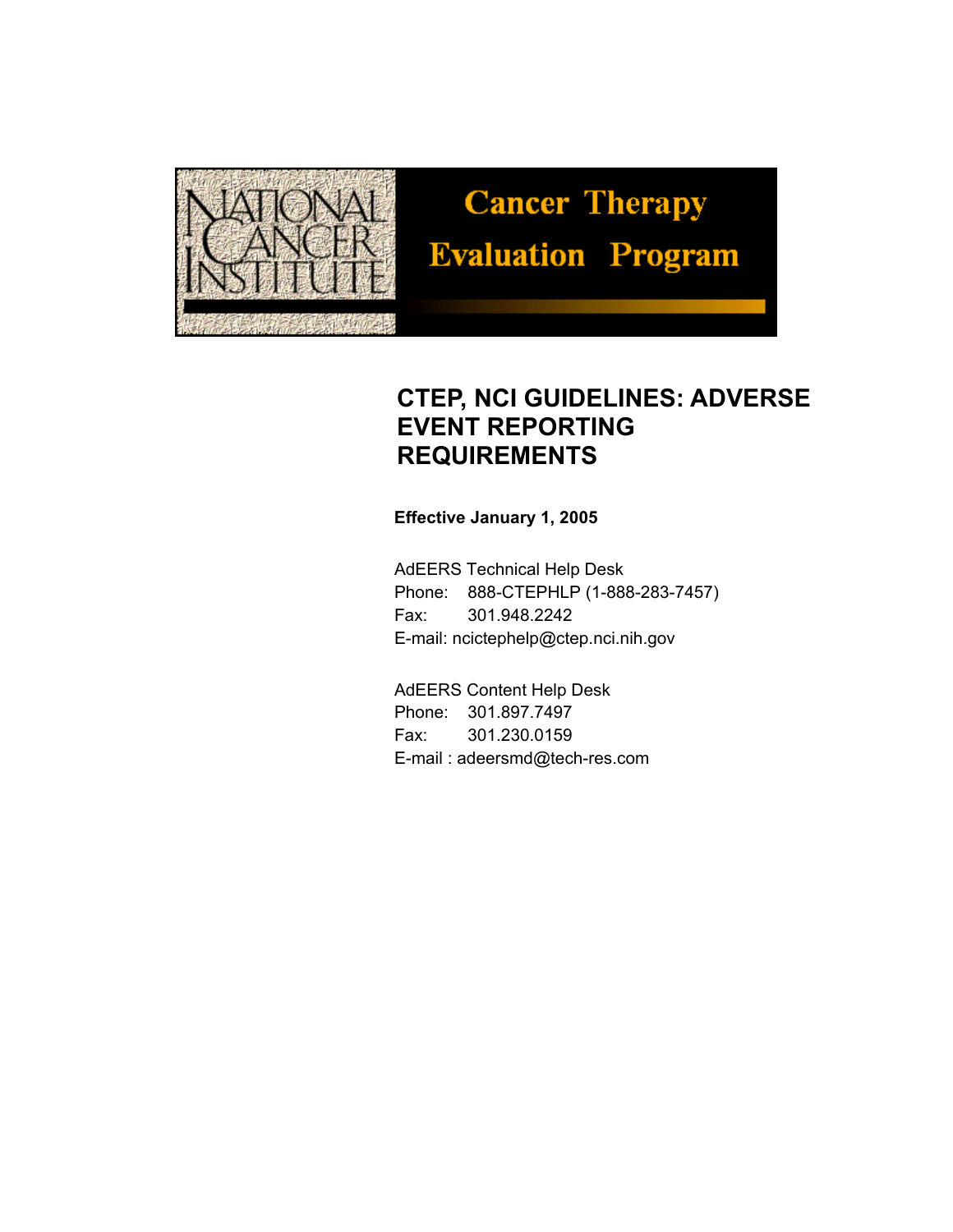#### **RECORD OF CHANGES**

| Update Date | <b>Brief Description</b>                                                                                                                                      |
|-------------|---------------------------------------------------------------------------------------------------------------------------------------------------------------|
| 12/15/04    | <b>Initial Document Creation</b>                                                                                                                              |
| 12/29/04    | Minor editorial revisions include removing the word <i>'Expedited'</i> from the<br>document's title and adding the NCI CTEP Help Desk toll-free phone number. |
| 1/3/05      | PDF conversion process correction to provide legible process flow in Attachment<br>A (pg 15).                                                                 |
| 1/17/05     | Corrected date in Record of Changes. Replaced Attachment A illustration for<br>accurate PDF conversion.                                                       |
| 6/30/06     | Revised the cover date to read 'Effective January 1, 2005'.                                                                                                   |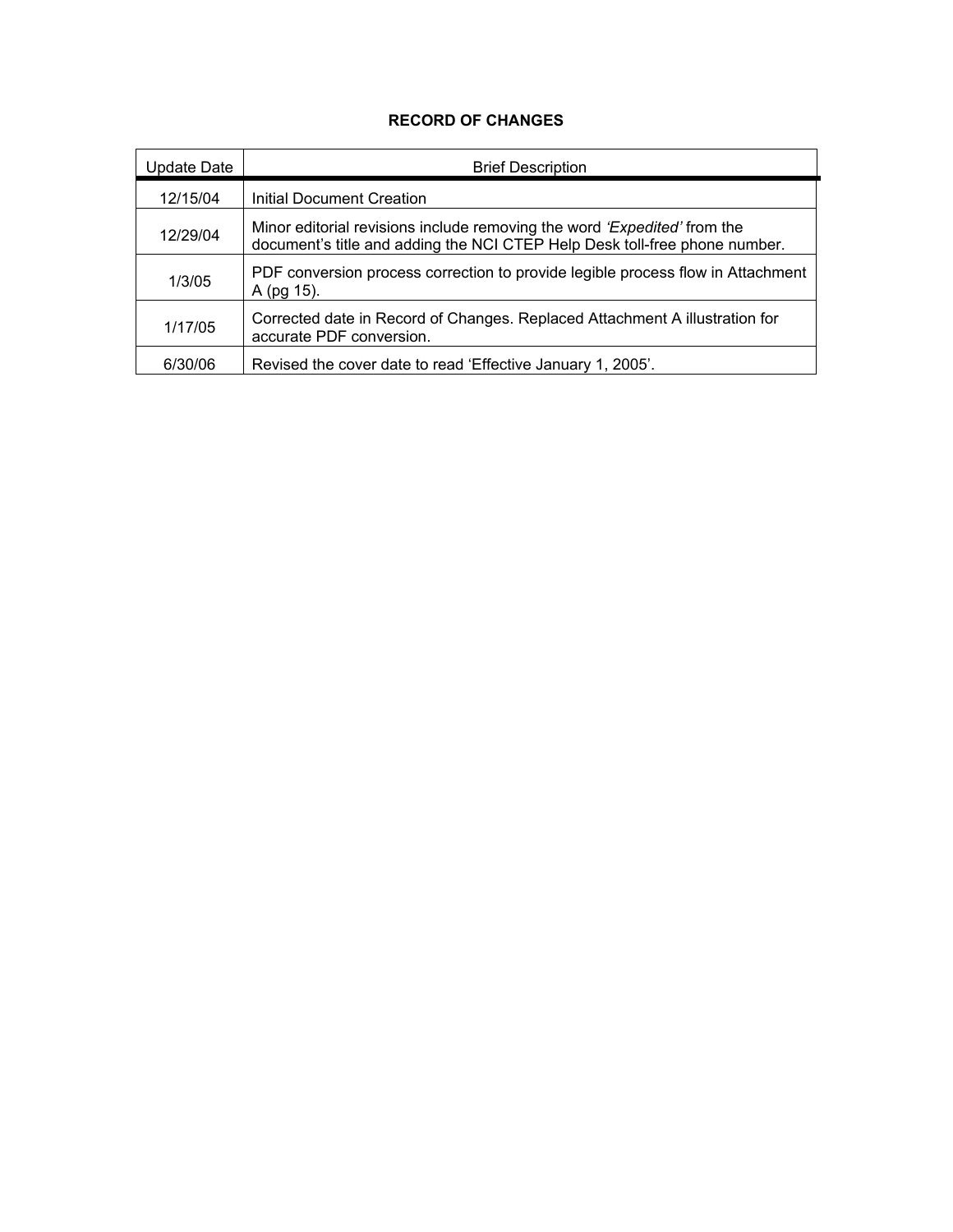# **Table of Contents**

| 1            |      |         |                                                                                               |  |
|--------------|------|---------|-----------------------------------------------------------------------------------------------|--|
|              | 1.1  |         |                                                                                               |  |
|              | 1.2  |         |                                                                                               |  |
|              |      |         |                                                                                               |  |
|              |      |         |                                                                                               |  |
| $\mathbf{2}$ |      |         |                                                                                               |  |
|              | 2.1  |         |                                                                                               |  |
|              | 2.2  |         |                                                                                               |  |
|              | 2.3  |         |                                                                                               |  |
|              | 2.4  |         |                                                                                               |  |
|              | 2.5  |         |                                                                                               |  |
|              | 2.6  |         | Common Toxicity Criteria Version 2.0 (CTC) and Common Terminology Criteria for Adverse        |  |
|              | 2.7  |         |                                                                                               |  |
|              | 2.8  |         |                                                                                               |  |
|              |      |         |                                                                                               |  |
|              |      |         |                                                                                               |  |
|              |      |         | 2.8.3 Expected Adverse Event (for Expedited Reporting Purposes for Agents under a CTEP IND) 5 |  |
|              |      |         | 2.8.4 Expected Adverse Event (for Expedited Reporting Purposes for non-CTEP IND Agents) 5     |  |
|              |      |         | 2.8.5 Unexpected Adverse Event (for Expedited Reporting Purposes for Agents under a CTEP      |  |
|              |      |         | 2.8.6 Unexpected Adverse Event (for Expedited Reporting Purposes for non-CTEP IND Agents) 5   |  |
|              | 2.9  |         |                                                                                               |  |
|              | 2.10 |         |                                                                                               |  |
|              | 2.11 |         |                                                                                               |  |
|              | 2.12 |         |                                                                                               |  |
|              |      |         |                                                                                               |  |
|              |      |         |                                                                                               |  |
|              |      |         |                                                                                               |  |
|              |      |         |                                                                                               |  |
|              |      |         |                                                                                               |  |
|              | 3.2  |         |                                                                                               |  |
|              |      |         |                                                                                               |  |
|              |      |         | 3.2.2 Expedited Adverse Event Reporting of Hospitalization or Prolongation of Existing        |  |
|              |      | 3.2.2.1 |                                                                                               |  |
|              |      | 3.2.2.2 |                                                                                               |  |
|              | 3.3  |         | Routine and Expedited Reporting Requirements for Specialized Adverse Events 9                 |  |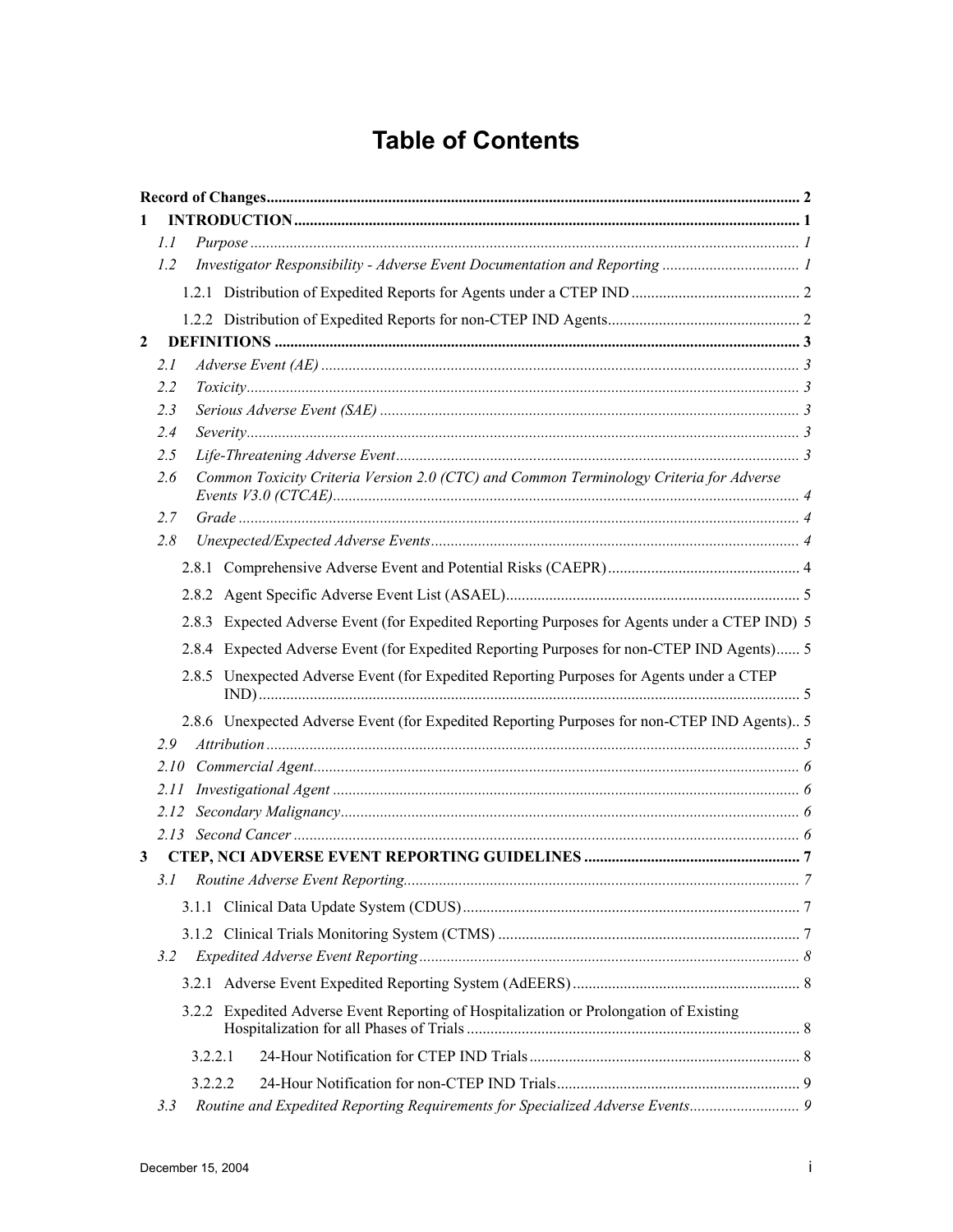|               | 3.3.3 Reporting Requirements for Adverse Events experienced in a Clinical Trial utilizing<br>Investigational Agent(s) and Commercial Agent(s) on Separate Arms under a CTEP IND 12    |  |
|---------------|---------------------------------------------------------------------------------------------------------------------------------------------------------------------------------------|--|
| 3.3.3.1       |                                                                                                                                                                                       |  |
| 3.3.3.2       |                                                                                                                                                                                       |  |
|               | 3.3.4 Reporting Requirements for Adverse Events experienced in a Clinical Trial utilizing<br>Investigational Agents in combination with Commercial Agent(s) on the same arm  12       |  |
| 3.3.4.1       |                                                                                                                                                                                       |  |
| 3.3.4.2       |                                                                                                                                                                                       |  |
| 3.4           | Trials utilizing an Agent under a CTEP IND: AdEERS Expedited Reporting Requirements for                                                                                               |  |
|               | 3.4.1 Phase 1 Trials utilizing an Agent under a CTEP IND: AdEERS Expedited Reporting<br>Requirements for Adverse Events that occur within 30 Days of the Last Dose of the             |  |
|               | 3.4.2 Phase 2 and Phase 3 Trials utilizing an Agent under a CTEP IND: AdEERS Expedited<br>Reporting Requirements for Adverse Events that occur within 30 Days of the Last Dose of the |  |
| $3.5^{\circ}$ |                                                                                                                                                                                       |  |
|               |                                                                                                                                                                                       |  |
|               |                                                                                                                                                                                       |  |
|               | ATTACHMENT A: THE ADVERSE EVENT REPORTING REQUIREMENT PARADIGM FOR AGENTS UNDER A                                                                                                     |  |

# **Tables**

| Table A: CDUS Guidelines for Routine Adverse Event Reporting on Trials using Agent(s) under a CTEP                |
|-------------------------------------------------------------------------------------------------------------------|
| Table B: CTMS Guidelines for Routine Adverse Event Reporting for Trials using Agent(s) under a CTEP               |
| Table C: Reporting Requirements for Adverse Events that occur within 30 Days <sup>1</sup> of the Last Dose of the |
| Table D: Reporting Requirements for Adverse Events that occur within 30 Days <sup>1</sup> of the Last Dose of the |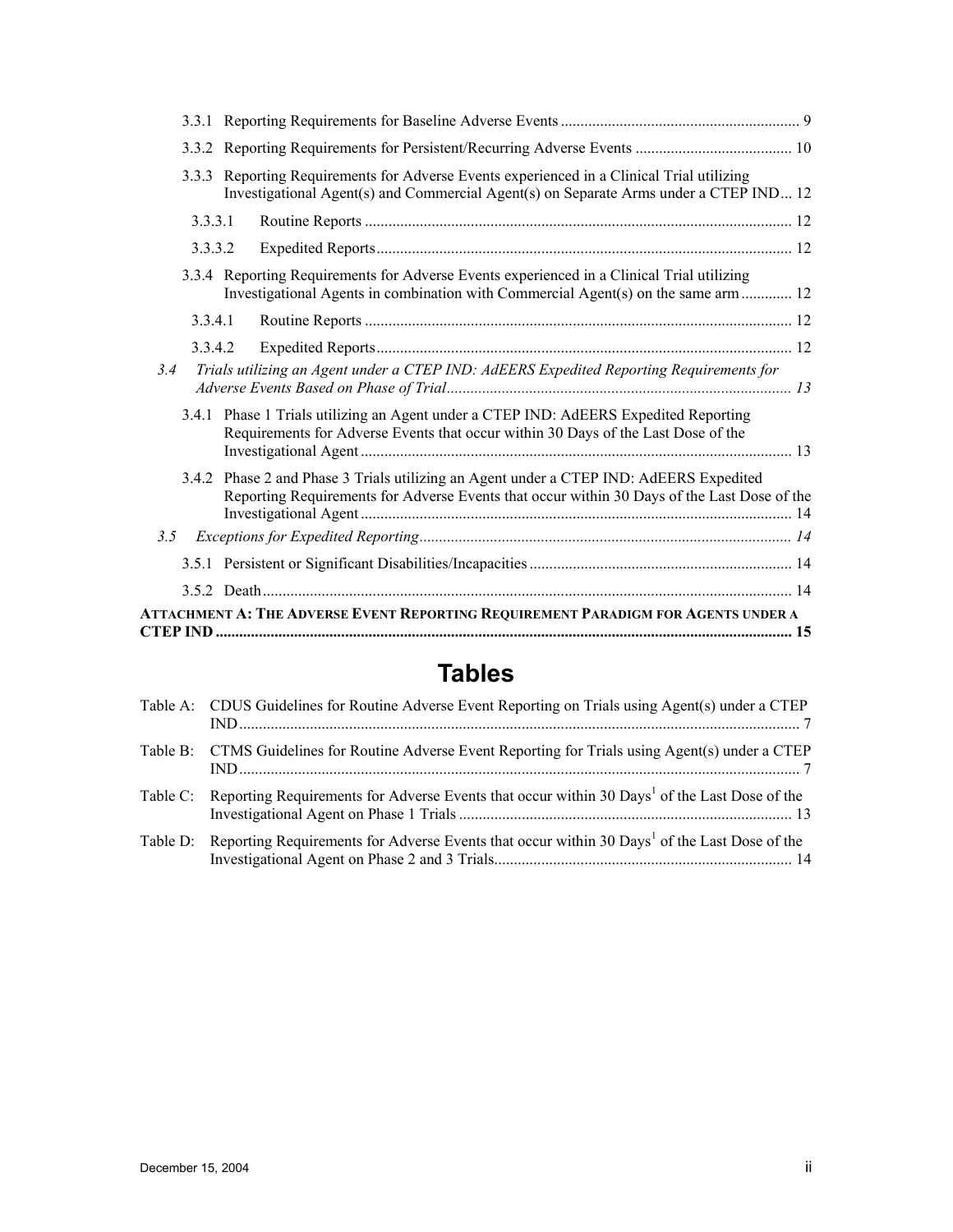# **1 INTRODUCTION**

The Federal Food and Drug Administration (FDA), HHS, defines in the Code of Federal Regulations (CFR) procedures and requirements governing the use of investigational new drugs and the monitoring of serious adverse events (21 CFR 312). The Cancer Therapy Evaluation Program (CTEP), NCI, sponsors an extensive national program of cancer research as both an Investigational New Drug application (IND) sponsor and/or a funding sponsor and is responsible for ensuring that the research is conducted in accordance with Federal Regulations.

# **1.1 Purpose**

The purpose of this document from CTEP, NCI, as an IND sponsor, is to:

- 1. Provide guidelines for investigators regarding adverse event (AE) reporting to CTEP for agents under a CTEP IND;
- 2. Ensure that investigators submit sufficient information to allow CTEP, Investigational Drug Branch (IDB) physicians adequate information to make an independent assessment of AEs that occur on trials utilizing an agent under a CTEP, IND; and
- 3. Determine if an expedited report to the FDA is warranted and if so, submit the report within the timeframe stipulated in the CFR.

A second purpose of this document is to explain the expanded use of AdEERS for expedited AE reporting for Cooperative Group trials utilizing commercial agents. All Cooperative Groups must use AdEERS for:

- 1. Trials utilizing a commercial agent only;
- 2. Trials utilizing an investigational agent under a CTEP IND and a commercial agent on separate arms;
- 3. Trials utilizing an investigational agent under a CTEP IND and a commercial agent on the same arm.

### **1.2 Investigator Responsibility - Adverse Event Documentation and Reporting**

Clinical investigators and ultimately the protocol Principal Investigator (PI) have the primary responsibility for AE identification, documentation, grading, and assignment of attribution. The CTEP, NCI Common Toxicity Criteria v2.0 (CTC) and Common Terminology Criteria for Adverse Events v3.0 (CTCAE) are designed as instruments to be used to document AEs identified through a combination of clinical and laboratory evaluation. CTC/CTCAE are not tools to assist with data extraction from source documents without the direct participation and supervision of clinical investigators. AE grading and assignment of attribution require documentation by medical personnel who are directly involved in the clinical care of protocol subjects.

The CTEP, NCI adverse event reporting requirements and timing of expedited reports include established criteria based upon:

Phase of trial

AE as listed in CTC/CTCAE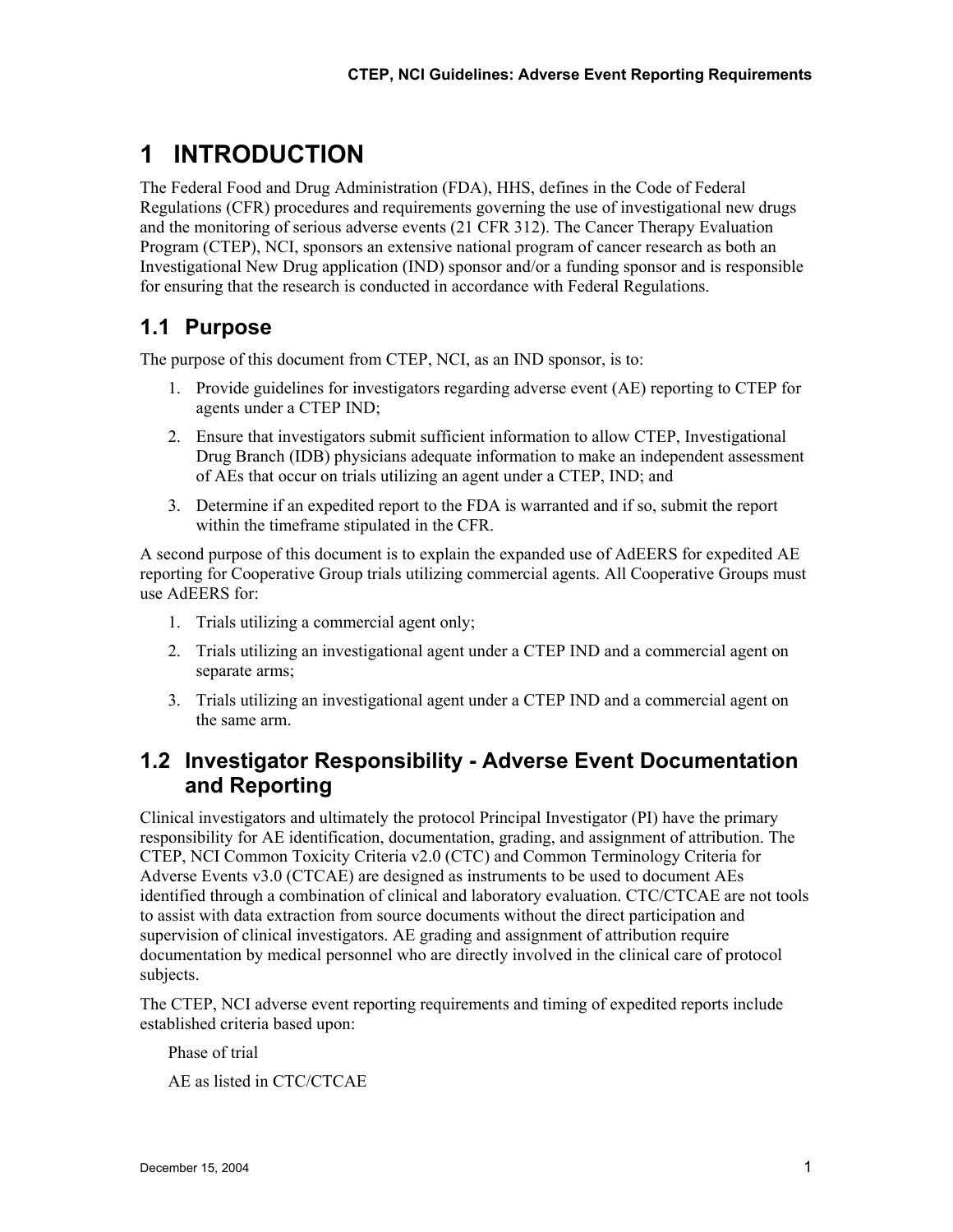Unexpected/expected as determined by the CTEP Agent Specific Adverse Event List (ASAEL)

Attribution

Protocol specific requirements

AE collection and reporting is a routine part of every clinical trial. For protocols utilizing an agent under a CTEP IND, this is the process for investigators:

- 1. Identify the event using the CTC/CTCAE criteria;
- 2. Determine if the AE is unexpected or expected (refer to the ASAEL and/or protocol);
- 3. Assign grade of the event using the CTC/CTCAE criteria;
- 4. Determine attribution (i.e., if the AE is related to the medical intervention).
- 5. Identify whether the AE requires expedited reporting to CTEP via the Adverse Event Expedited Reporting System (AdEERS). Investigators must use information regarding the AE, expected/unexpected, grade, and attribution along with the AE reporting section in each protocol to initiate an AdEERS report.
	- CTEP defines routine AE reporting requirements for Phase 1 and Phase 2 trials as described in Table A and Table B.

Important: All AEs reported via AdEERS must also be reported via the routine reporting requirements defined by the general guidelines provided by sponsors, Groups, Cancer Centers, or Principal Investigators.

#### **1.2.1 Distribution of Expedited Reports for Agents under a CTEP IND**

An expedited AE report associated with an agent under a CTEP IND requires electronic submission to CTEP via AdEERS. Reports must be submitted within the timeframes specified in Table C and Table D. A copy of all expedited reports must be sent to the local Institutional Review Board (IRB) according to local IRB policies and procedures.

#### **1.2.2 Distribution of Expedited Reports for non-CTEP IND Agents**

AdEERS is programmed to send commercial agent expedited reports submitted by Cooperative Groups directly to the FDA. Refer to each protocol for specific AE reporting requirements or exceptions. CTEP does not review commercial agent or non-CTEP IND expedited reports.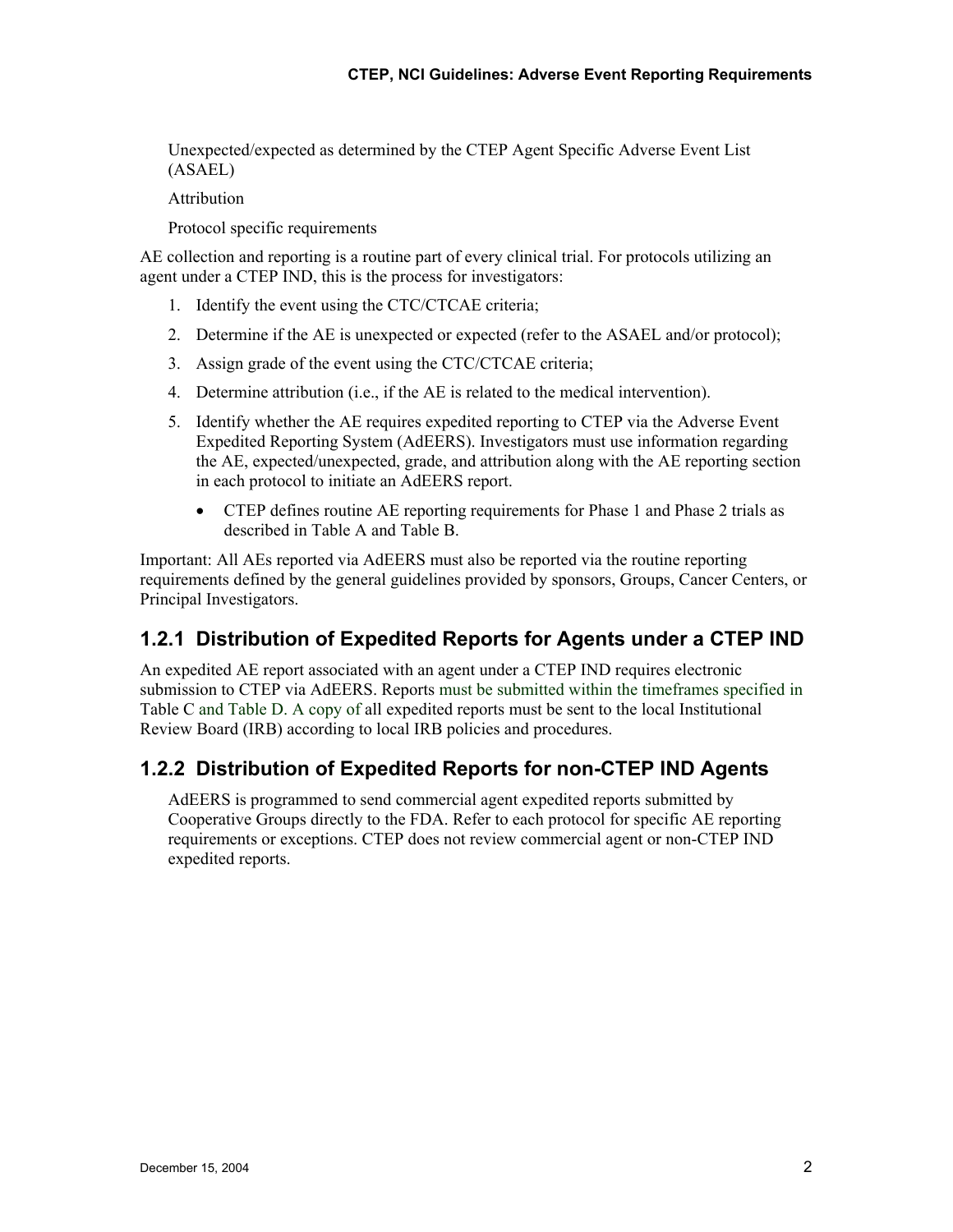# **2 DEFINITIONS**

# **2.1 Adverse Event (AE)**

Any unfavorable and unintended sign (including an abnormal laboratory finding), symptom, or disease temporally associated with the use of a medical treatment or procedure regardless of whether it is considered related to the medical treatment or procedure (attribution of unrelated, unlikely, possible, probable, or definite). Each AE is a unique representation of a specific event used for medical documentation and scientific analysis.

# **2.2 Toxicity**

The historical use of the term 'toxicity,' while not clearly defined by regulatory organizations, has been described as an AE that has a causal relationship to investigational treatment. The CTEP, NCI CTCAE v3.0 reflects the change away from the use of the term 'toxicity.'

# **2.3 Serious Adverse Event (SAE)**

An SAE is defined in the FDA CFR 312 as any adverse drug experience occurring at any dose that results in any of the following outcomes: death, a life-threatening adverse drug experience, inpatient hospitalization, or prolongation of existing hospitalization, a persistent or significant disability/incapacity, or a congenital anomaly/birth defect. Important medical events that may not result in death, be life threatening, or require hospitalization may be considered a serious adverse drug experience when, based upon medical judgment, they may jeopardize the patient or subject and may require medical or surgical intervention to prevent one of the outcomes listed in this definition.

Serious AEs are defined by FDA and therefore seriousness (not severity) serves as a guide for defining regulatory reporting obligations for patient/subject safety. '**Serious**' is based on patient/event outcome or action criteria usually associated with events that pose a threat to a patient's life or functioning. FDA Federal Regulations require IND sponsors to report serious AEs via expedited reporting.

# **2.4 Severity**

'Severity' is not the same as 'serious.' Serious is based on patient/event outcome or action criteria usually associated with events that pose a threat to a patient's life or functioning. The term 'severe' is often used to describe the intensity (severity) of a specific event (as in mild, moderate, severe myocardial infarction); the event itself, however, may be of relatively minor medical significance (such as severe headache). Seriousness (not severity) serves as a guide for defining regulatory reporting obligations. Most AEs in CTC/CTCAE include clinical criteria that describe patient/event outcomes or indicated interventions to more clearly substantiate seriousness.

# **2.5 Life-Threatening Adverse Event**

Any adverse drug experience that places the patient or subject, in the view of the investigator, at immediate risk of death from the reaction as it occurred, i.e., it does not include a reaction that, had it occurred in a more severe form, might have caused death.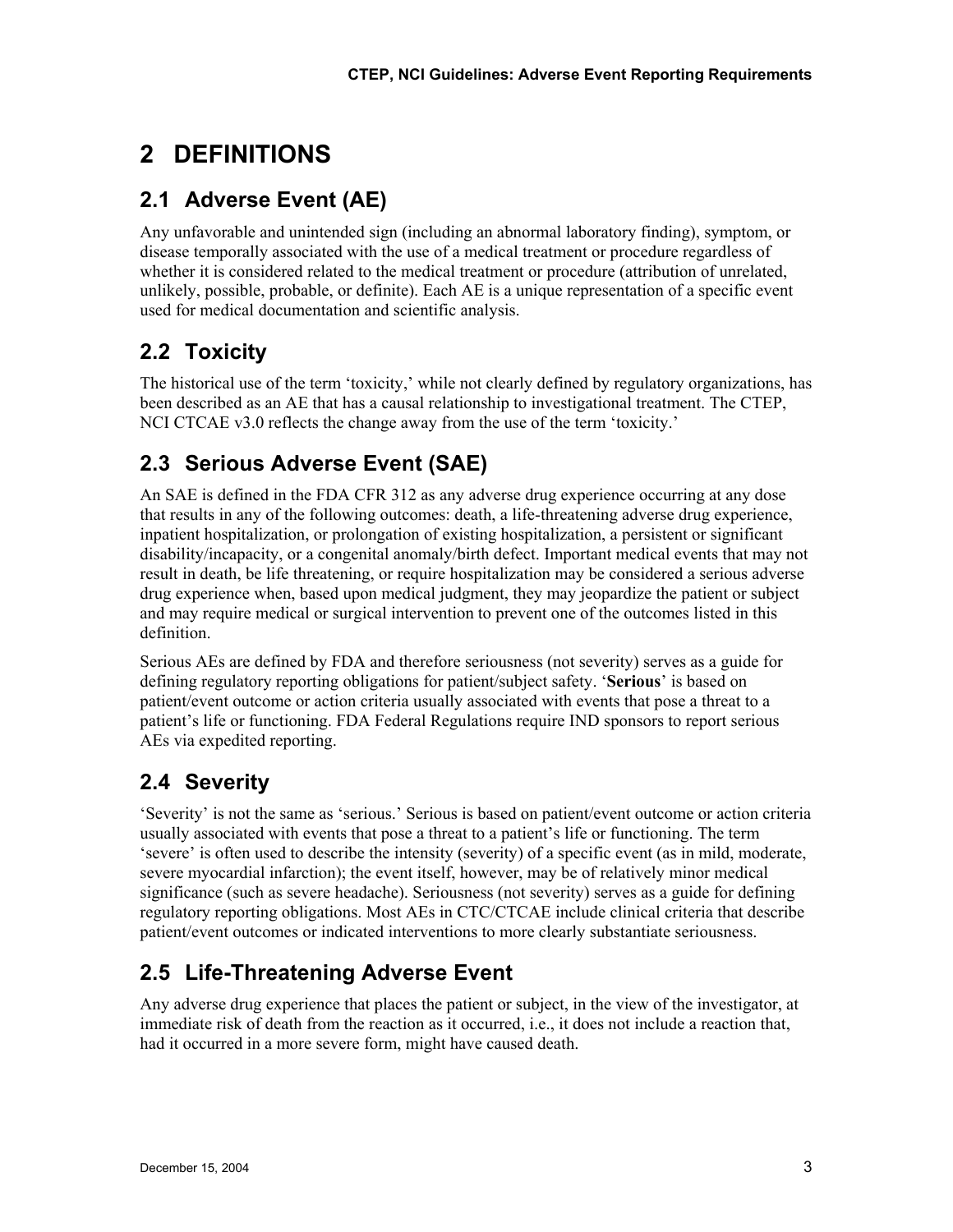# **2.6 Common Toxicity Criteria Version 2.0 (CTC) and Common Terminology Criteria for Adverse Events V3.0 (CTCAE)**

The CTC v2.0, published in 1998, continues to be used for legacy protocols. The current version is the Common Terminology Criteria for Adverse Events (CTCAE v3.0), and reflects the change away from the use of 'toxicity.' Both CTC v2.0 and CTCAE v3.0 provide a descriptive terminology that is to be utilized for AE reporting. Each AE is a unique representation of a specific event used for medical documentation and scientific analysis. A grading scale is provided for each AE term.

# **2.7 Grade**

CTC/CTCAE are the foundation of the CTEP, NCI Guidelines: Adverse Event Reporting Requirements for CTEP, NCI Investigational Agents. Grade is an essential element of the Guidelines and, in general, relates to seriousness for the purposes of regulatory reporting to CTEP as follows:

#### **Grade Description**

- 0 No AE or within normal limits
- 1 Mild AE (minor; no specific medical intervention; asymptomatic laboratory findings only, radiographic findings only; marginal clinical relevance)
- 2 Moderate AE (minimal intervention; local intervention; noninvasive intervention [packing, cautery])
- 3 Severe and undesirable AE (significant symptoms requiring hospitalization or invasive intervention; transfusion; elective interventional radiological procedure; therapeutic endoscopy or operation)
- 4 Life-threatening or disabling AE (complicated by acute, life-threatening metabolic or cardiovascular complications such as circulatory failure, hemorrhage, sepsis. Life-threatening physiologic consequences; need for intensive care or emergent invasive procedure; emergent interventional radiological procedure, therapeutic endoscopy or operation)
- 5 Fatal AE

### **2.8 Unexpected/Expected Adverse Events**

#### **2.8.1 Comprehensive Adverse Event and Potential Risks (CAEPR)**

Introduced in August 2004, the CAEPR is a complete list of reported and/or potential AEs associated with an agent under a CTEP IND. The CAEPR combines information previously maintained in two separate documents:

- 1. AdEERS Agent Specific Adverse Event List (ASAEL)
- 2. AEs listed in the pharmaceutical data sheet labeled 'Reported Adverse Events and Potential Risks.'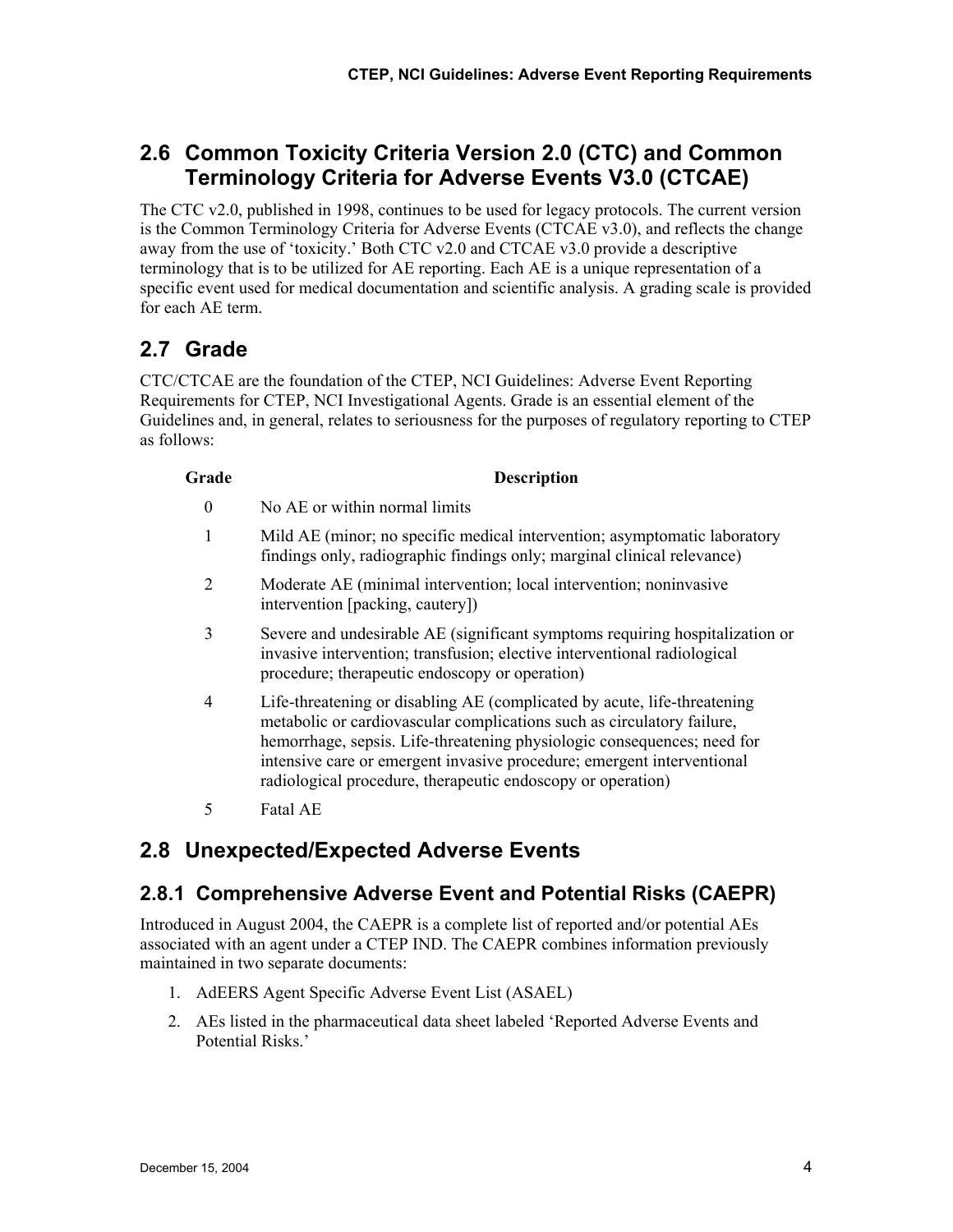#### **2.8.2 Agent Specific Adverse Event List (ASAEL)**

The ASAEL is a subset of AEs within the CAEPR. This subset contains events that are considered expected for expedited reporting requirements only. As the ASAEL is updated, the revised versions are sent to all Principal Investigators registered to protocols using the agent. A current version of the ASAEL may also be obtained via e-mail from AdEERSMD@tech-res.com.

#### **2.8.3 Expected Adverse Event (for Expedited Reporting Purposes for Agents under a CTEP IND)**

'Expected' AEs for expedited reporting purposes only are listed in the ASAEL (a subset of the CAEPR).

#### **2.8.4 Expected Adverse Event (for Expedited Reporting Purposes for non-CTEP IND Agents)**

The determination of whether an AE is expected for commercial agents is based on available sources including the package insert and/or the Investigator's Brochure. AdEERS is not programmed to guide the reporter about expectedness for commercial agents.

#### **2.8.5 Unexpected Adverse Event (for Expedited Reporting Purposes for Agents under a CTEP IND)**

'Unexpected' AEs are those not listed in the ASAEL.

#### **2.8.6 Unexpected Adverse Event (for Expedited Reporting Purposes for non-CTEP IND Agents)**

Unexpected AEs for commercial agents are those not listed on available sources including the package insert, the Investigator's Brochure, or the protocol.

# **2.9 Attribution**

The determination of whether an AE is related to medical treatment or procedure.

CTC/CTCAE do not define an AE as necessarily 'caused by a therapeutic intervention.' The clinical investigator must assign attribution for an adverse event after naming and grading of the event.

Adverse Event Attribution Categories:

| <b>Attribution</b> | <b>Description</b>                                |
|--------------------|---------------------------------------------------|
| Unrelated          | The AE is clearly NOT related to the intervention |
| Unlikely           | The AE is doubtfully related to the intervention  |
| Possible           | The AE <i>may be related</i> to the intervention  |
| Probable           | The AE is likely related to the intervention      |
| Definite           | The AE is clearly related to the intervention     |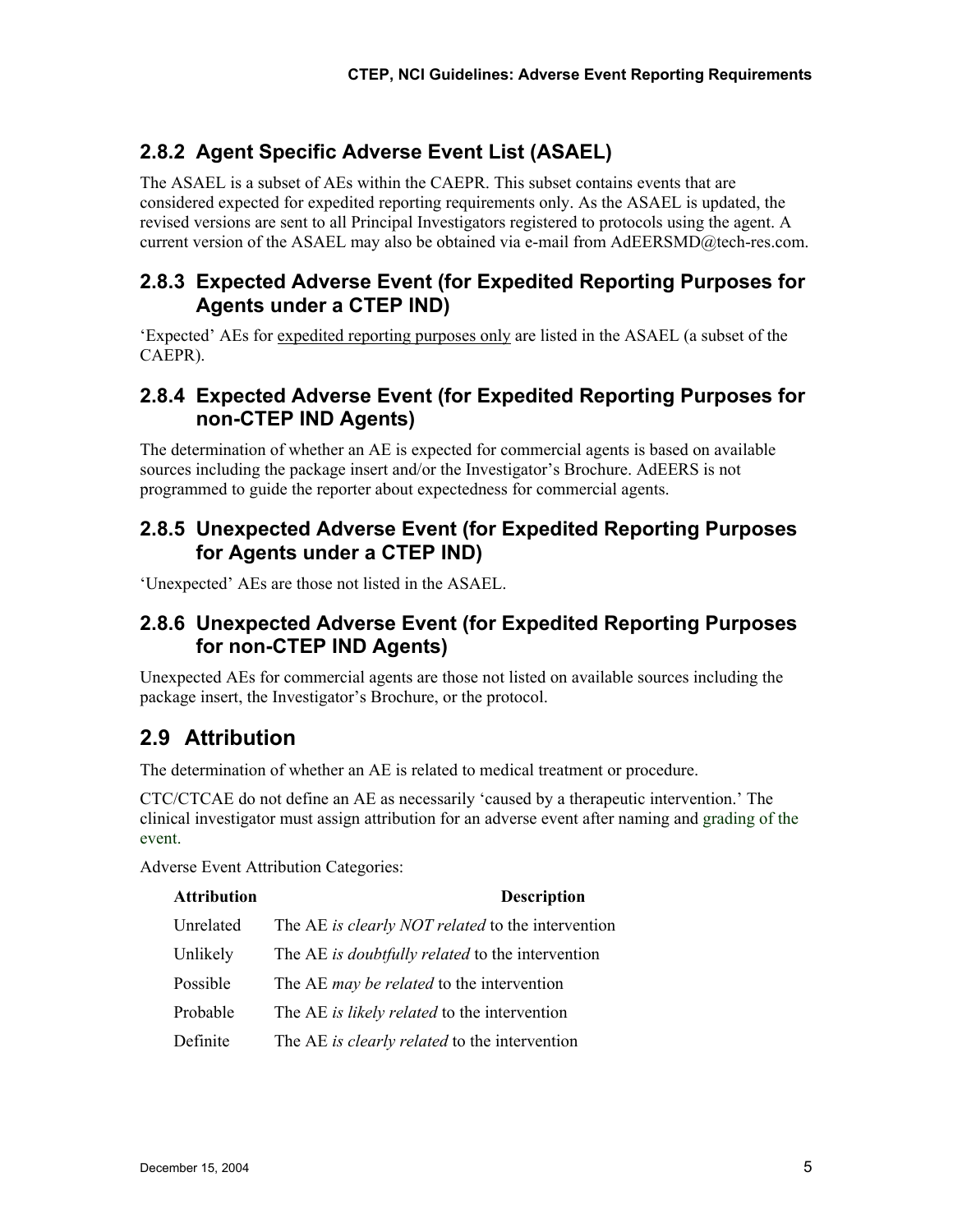# **2.10 Commercial Agent**

A commercial agent is one approved by the FDA for commercial distribution. A commercial agent may also be used as an investigational agent (under an IND). Refer to the protocol document to determine if an agent is being used as an investigational or commercial agent for the protocol. In general, only Grade 4 and 5 events that are unexpected with at least possible attribution to the commercial agent require an expedited report. Refer to each protocol for specific AE reporting requirements or exceptions.

# **2.11 Investigational Agent**

An investigational agent is one being studied under an Investigational New Drug Application (IND). In some instances, a commercial agent may also be considered investigational when used under an IND.

# **2.12 Secondary Malignancy**

A secondary malignancy is a cancer caused by treatment for a previous malignancy (e.g., treatment with radiation or chemotherapy). A secondary malignancy is not considered a metastasis of the initial neoplasm. A secondary malignancy is unrelated to the first cancer that was treated, and may occur months or even years after initial treatment.

Any malignancy possibly related to cancer treatment (including AML/MDS) is reported via the routine reporting mechanisms outlined in each protocol.

Important: Secondary Malignancy is an exception to CTEP, NCI Adverse Event Reporting Guidelines.

- CTC v2.0 describes Secondary Malignancy "Grade 4, present," but CTEP, NCI does not require AdEERS Expedited Reporting for any (related or unrelated to treatment) Secondary Malignancy.
- CTCAE v3.0 describes Secondary Malignancy –possibly related to cancer treatment (Specify, \_\_\_) Grade 3 "Non-life-threatening basal or squamous cell carcinoma of the skin; Grade 4 "solid tumor, leukemia or lymphoma." CTEP, NCI does not require AdEERS Expedited Reporting for any (related or unrelated to treatment) Secondary Malignancy.
- A diagnosis of AML/MDS following treatment with an agent under a CTEP IND is to be reported using the form available from the CTEP Web site at http://ctep.cancer.gov and faxed to CTEP at 301-230-0159.

### **2.13 Second Cancer**

A second cancer is a new primary cancer in a person with a history of another cancer.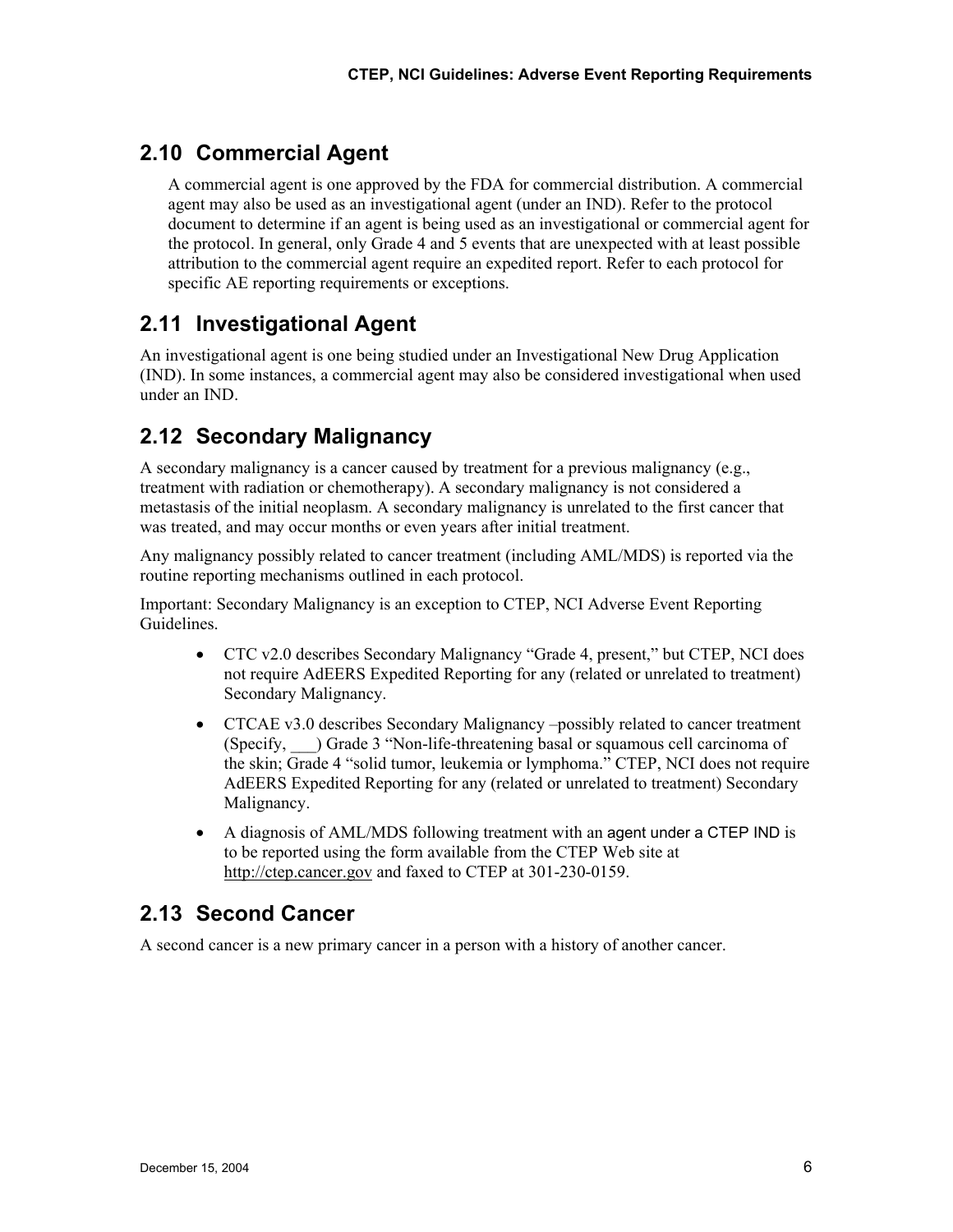# **3 CTEP, NCI ADVERSE EVENT REPORTING GUIDELINES**

#### **3.1 Routine Adverse Event Reporting**

All AEs must be reported using the routine reporting requirements described in Table A and Table B. In general, CTEP defines routine AE reporting guidelines for Phase 1 and Phase 2 trials. Refer to the CDUS website http://ctep.cancer.gov for Phase 3 routine AE reporting requirements.

#### **3.1.1 Clinical Data Update System (CDUS)**

The CDUS is the primary repository of clinical data for CTEP, NCI.

#### **Table A: CDUS Guidelines for Routine Adverse Event Reporting on Trials using Agent(s) under a CTEP IND**

|                    | <b>Adverse Event</b> |             |             |             |             |  |  |  |  |  |
|--------------------|----------------------|-------------|-------------|-------------|-------------|--|--|--|--|--|
| <b>Attribution</b> | Grade 1              | Grade 2     | Grade 3     | Grade 4     | Grade 5     |  |  |  |  |  |
| Unrelated          |                      |             | <b>CDUS</b> | <b>CDUS</b> | <b>CDUS</b> |  |  |  |  |  |
| Unlikely           |                      |             | <b>CDUS</b> | <b>CDUS</b> | <b>CDUS</b> |  |  |  |  |  |
| Possible           | <b>CDUS</b>          | <b>CDUS</b> | <b>CDUS</b> | <b>CDUS</b> | <b>CDUS</b> |  |  |  |  |  |
| Probable           | <b>CDUS</b>          | <b>CDUS</b> | <b>CDUS</b> | <b>CDUS</b> | <b>CDUS</b> |  |  |  |  |  |
| Definite           | CDUS                 | <b>CDUS</b> | CDUS        | <b>CDUS</b> | <b>CDUS</b> |  |  |  |  |  |

### **3.1.2 Clinical Trials Monitoring System (CTMS)**

The CTMS is the non-Governmental organization contracted by CTEP to receive, review and perform data management tasks on individual patient case report forms for Phase 1 investigational agent studies designated for CTMS data reporting.

#### **Table B: CTMS Guidelines for Routine Adverse Event Reporting for Trials using Agent(s) under a CTEP IND**

|                    | <b>Adverse Event</b> |             |             |             |             |  |  |  |  |  |
|--------------------|----------------------|-------------|-------------|-------------|-------------|--|--|--|--|--|
| <b>Attribution</b> | Grade 1              | Grade 2     | Grade 3     | Grade 4     | Grade 5     |  |  |  |  |  |
| Unrelated          | <b>CTMS</b>          | <b>CTMS</b> | <b>CTMS</b> | <b>CTMS</b> | <b>CTMS</b> |  |  |  |  |  |
| Unlikely           | <b>CTMS</b>          | <b>CTMS</b> | <b>CTMS</b> | <b>CTMS</b> | <b>CTMS</b> |  |  |  |  |  |
| Possible           | <b>CTMS</b>          | <b>CTMS</b> | <b>CTMS</b> | <b>CTMS</b> | <b>CTMS</b> |  |  |  |  |  |
| Probable           | <b>CTMS</b>          | <b>CTMS</b> | <b>CTMS</b> | <b>CTMS</b> | <b>CTMS</b> |  |  |  |  |  |
| Definite           | <b>CTMS</b>          | <b>CTMS</b> | <b>CTMS</b> | <b>CTMS</b> | <b>CTMS</b> |  |  |  |  |  |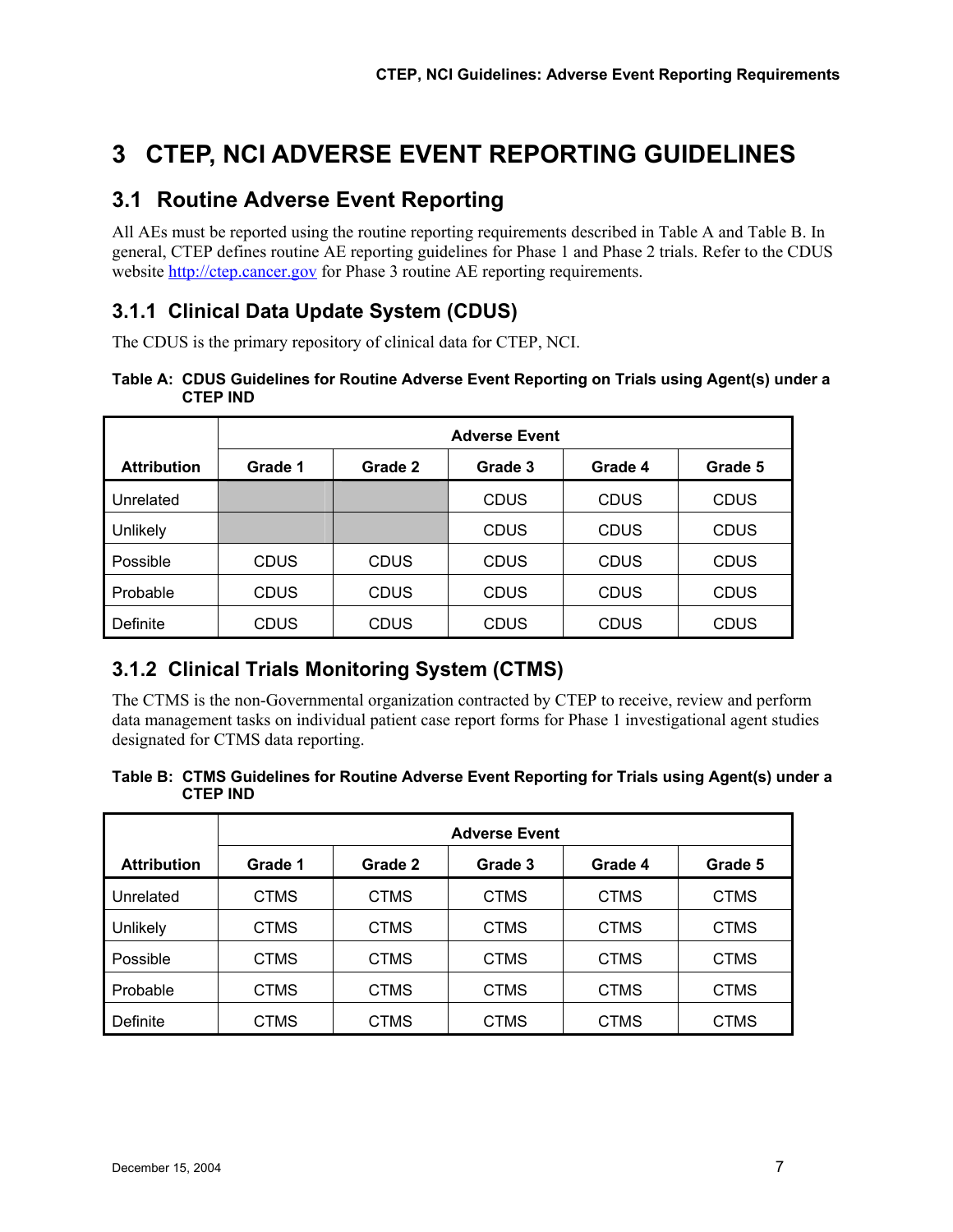# **3.2 Expedited Adverse Event Reporting**

### **3.2.1 Adverse Event Expedited Reporting System (AdEERS)**

CTEP's original web-based system for electronic submission of expedited reports on protocols utilizing a CTEP sponsored IND was published in 1998. The current version of AdEERS provides pathways for all Cooperative Group protocols including commercial agent-only; radiation-only; surgery-only; device-only; all combinations. An expedited AE report for all protocols utilizing agents under a CTEP IND must be submitted electronically to CTEP via AdEERS.

In the rare event when Internet connectivity is disrupted, a report may be submitted using the Adverse Event Expedited Report – Single Agent or Multiple Agents paper template (available on the CTEP Home Page at http://ctep.cancer.gov).

Templates must be faxed to CTEP at 301-230-0159.

When Internet connectivity is restored, a report submitted on a paper template must be entered into electronic AdEERS by the original submitter of the report at the site. All expedited AE reports must also be sent to the local Institutional Review Board (IRB) according to local IRB's policies and procedures.

All AEs reported via AdEERS must also be reported via the routine AEs reporting defined by the protocol.

All Cooperative Groups trials must use AdEERS for expedited reporting of AEs resulting from:

- Trials utilizing a commercial agent only;
- Trials utilizing an investigational agent under a CTEP IND and a commercial agent on separate arms;
- Trials utilizing an investigational agent under a CTEP IND and a commercial agent on the same arm.

#### **3.2.2 Expedited Adverse Event Reporting of Hospitalization or Prolongation of Existing Hospitalization for all Phases of Trials**

CTEP defines hospitalization for expedited AE reporting purposes as an inpatient hospital stay equal to or greater than 24 hours. Hospitalization is used as an indicator of the seriousness of the adverse event and should be reserved for situations where the adverse event truly fits this definition and not for hospitalizations associated with less serious events. For example, a hospital visit where a patient is admitted for observation or minor treatment (e.g., hydration) and released in less than 24 hours. Furthermore, hospitalization for pharmacokinetic sampling, is not an AE, and therefore is not to be reported either as a routine AE or in an expedited report.

Hospitalization or prolongation of hospitalization associated with Grade 3 events, unexpected and expected, and regardless of attribution; require expedited reporting for trials utilizing an agent under a CTEP IND.

#### *3.2.2.1 24-Hour Notification for CTEP IND Trials*

The adverse event 24-hour notification requirement provides an early detection system for potential safety problems. Adverse events that must be reported within 24-hours of learning of the event are dependent upon the phase of trial, the agent/intervention (investigational or commercial), whether the event is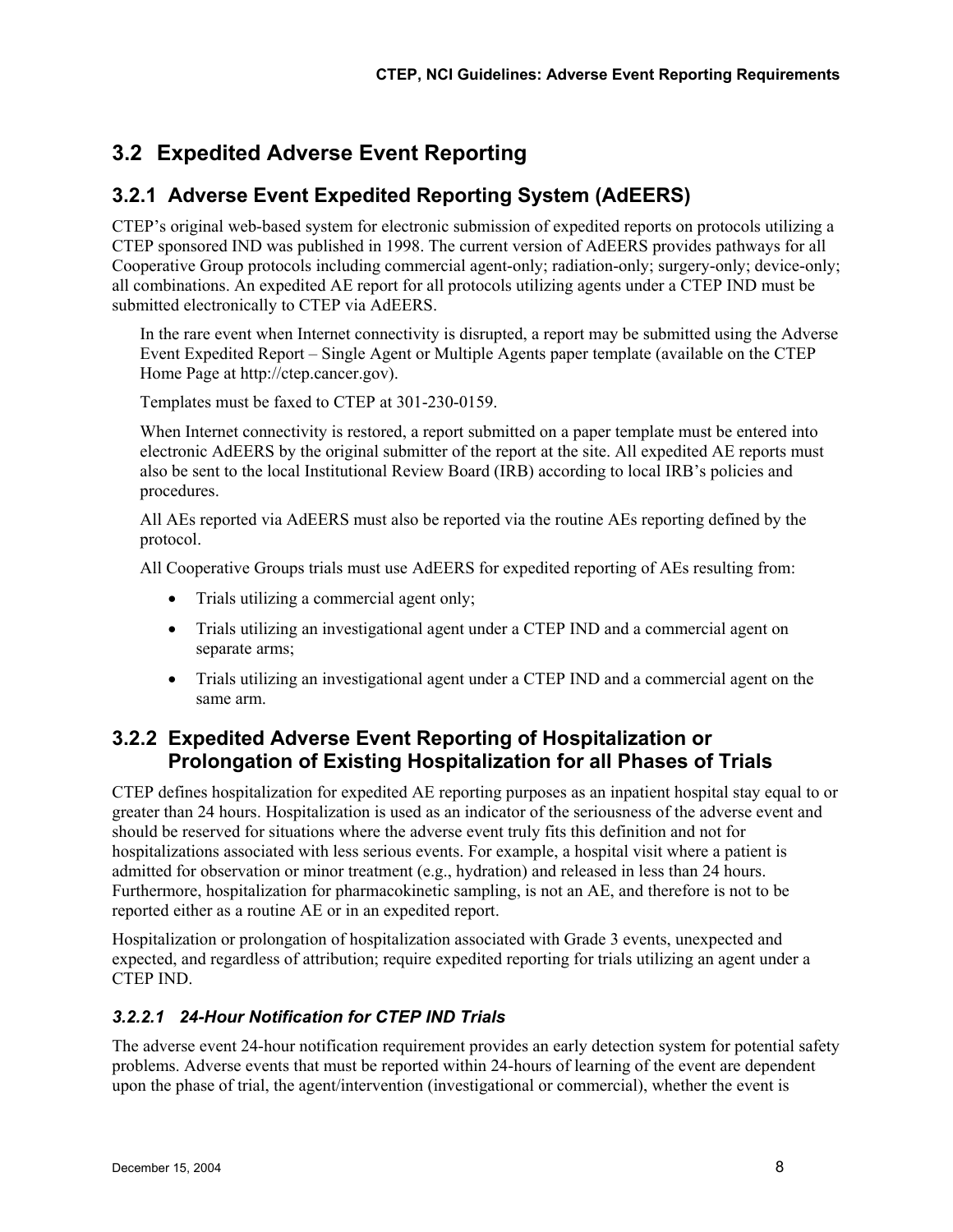expected or unexpected, the grade and attribution. Table C and Table D outline 24-hour notification to CTEP for AEs that occur on trials utilizing an agent under a CTEP IND.

Adverse events that fulfill the 24-hour reporting requirement must be reported electronically via AdEERS at http://ctep.cancer.gov.

To ensure vigilance for AEs that require 24-hour notification, AdEERS is programmed to facilitate complete, timely submission. Initiation of an AdEERS report via the 24-Hour Pathway generates these events:

- 1. When the Reporter Information screen is saved, an e-mail is submitted to the Reporter indicating the initiation of an AdEERS report.
- 2. Submission of a 24-hour notification is only the beginning of the requirement for a complete AdEERS report, and the 5-day clock commences. The complete report must be submitted to CTEP, NCI within 5 calendar days.
- 3. On calendar day 3, if the complete report has not been submitted, a system-generated email is sent to the Reporter, to the local treating physician, to the Study PI, and to the Lead Group Coordinator (where applicable). The message is a reminder that the complete report associated with a 24-hour notification is due in 2 calendar days.
- 4. On calendar day 6, if the complete report has not been submitted, a system-generated email is sent to the Reporter, to the local treating physician, to the Study PI, and to the Lead Group Coordinator (where applicable) This second message reminds recipients that the complete report associated with a 24-hour notification is overdue.
- 5. On calendar day 8, if the complete report has not been submitted, a final email is sent to the Reporter, to the local treating physician, to the Study PI, to the Lead Group Coordinator (where applicable) and to CTEP. Personal correspondence from CTEP will follow. The incomplete report initiated by a 24-hour notification will be flagged by the system as 'Initiated, not submitted', and although no longer accessible in the system, it is available for audit purposes.

In the rare event when Internet connectivity is disrupted a 24-hour notification is to be made to CTEP by telephone at 301-897-7497.

#### *3.2.2.2 24-Hour Notification for non-CTEP IND Trials*

Cooperative Groups have the option to use the AdEERS 24-Hour pathway for all Group trials. However, 24-hour notifications for non-CTEP IND trials will go only to the Lead Group Coordinator, not to CTEP, NCI. The automatic electronic reminders are not operative in the 24-hour pathway for non-CTEP IND trials. To avoid congestion of the AdEERS system, incomplete non-CTEP IND reports initiated with a 24-hour notification will be withdrawn on calendar day 8.

#### **3.3 Routine and Expedited Reporting Requirements for Specialized Adverse Events**

#### **3.3.1 Reporting Requirements for Baseline Adverse Events**

Although a pertinent positive finding identified on baseline assessment is not an 'AE,' when possible it is to be documented as 'Course Zero' using CTC/CTCAE terminology and grade. An expedited AE report is not required if a patient is entered on a protocol with a pre-existing condition (e.g., elevated laboratory value, diarrhea). The baseline AE must be re-assessed throughout the trial and reported if it fulfills expedited AE reporting guidelines.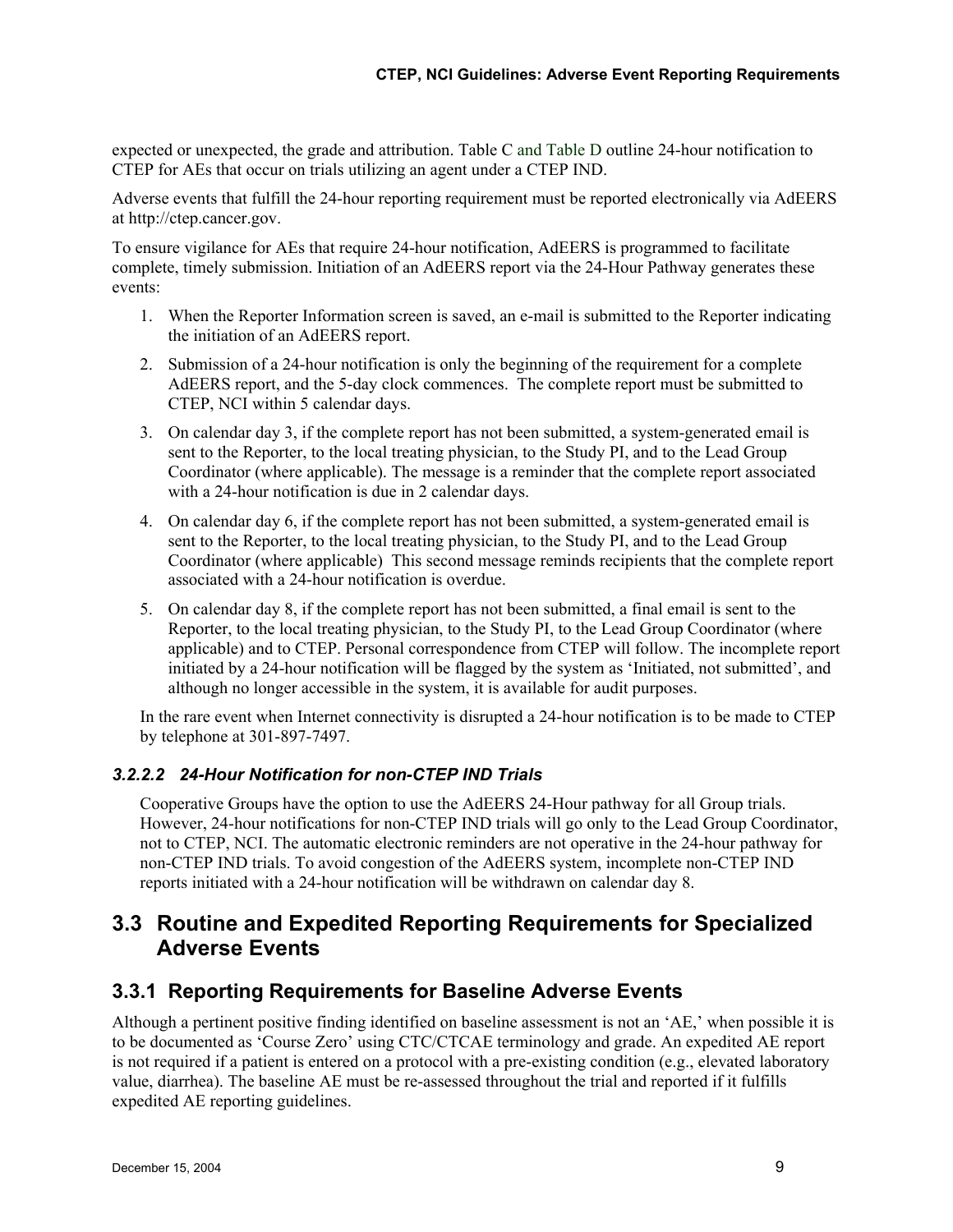- 1. If the pre-existing condition worsens in severity, the investigator must reassess the event to determine if an expedited report is required (assign attribution and refer to Table C or Table D).
- 2. If the AE resolves and then recurs, the investigator must re-assess the event to determine if an expedited report is required (assign attribution and refer to Table C or Table D).
- 3. No modification in grading is to be made to account for abnormalities existing at baseline.

For example, in a clinical situation when a patient enters a Phase 1 or Phase 2 trial utilizing an agent under a CTEP IND with an AST/SGOT equivalent to CTC/CTCAE Grade 1:

- 1. ROUTINE reporting of AST/SGOT is not required for Cycle 1.
- 2. EXPEDITED reporting requirements (Table C and Table D) depend on:
	- a. If the AST remains unchanged while on study, AdEERS is not required. An expedited AE report is not to be submitted.
	- b. If at any time while on study the AST/SGOT value increases equivalent to Grade 2:
		- The investigator determines that AST/SGOT is unexpected as defined by the protocol and the attribution to the investigational intervention is at least possible, an AdEERS report is required.
		- The investigator determines that AST/SGOT is unexpected as defined by the protocol and the attribution to the investigational intervention is unrelated or unlikely, an AdEERS report is not required.
		- The investigator determines that AST/SGOT is expected as defined by the protocol. Therefore, regardless of attribution to the investigational intervention, an AdEERS report is not required.
	- c. If at any time on study the AST/SGOT value increases equivalent to Grade 3 and is associated with hospitalization and/or prolongation of hospitalization:
		- An AdEERS report is required regardless of unexpected/expected and regardless of attribution.
	- d. If at any time while on study the AST/SGOT value increases equivalent to Grade 3 and is not associated with hospitalization and/or prolongation of hospitalization:
		- The investigator determines that AST/SGOT is unexpected as defined by the protocol and the attribution to the investigational intervention is at least possible, an AdEERS report is required.
		- The investigator determines that AST/SGOT is unexpected as defined by the protocol and the attribution to the investigational intervention is unrelated or unlikely, an AdEERS report is not required.
		- The investigator determines that AST/SGOT is expected as defined by the protocol. Therefore, regardless of attribution to the investigational intervention, an AdEERS report is not required.

#### **3.3.2 Reporting Requirements for Persistent/Recurring Adverse Events**

Persistent Adverse Events:

A persistent AE is one that extends continuously, without resolution between treatment cycles/courses.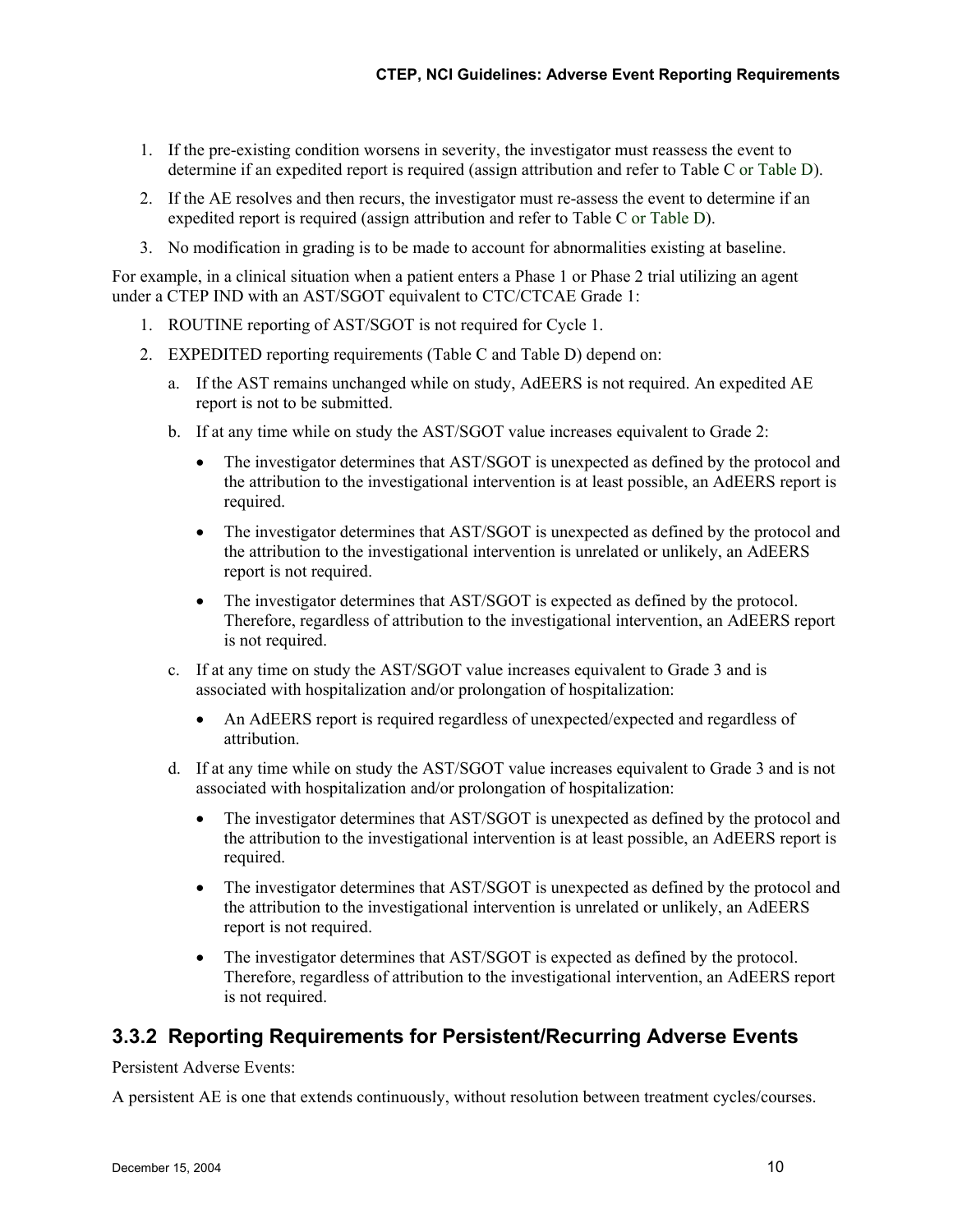Routine reporting: The event must be reported only once unless the grade becomes more severe in a subsequent course. If the grade becomes more severe the AE must be reported again with the new grade.

Expedited reporting: The event must be reported only once unless the grade becomes more severe in the same or a subsequent course.

Recurring Adverse Events:

A recurring AE is one that occurs and resolves during a cycle/course of therapy and then reoccurs in a later cycle/course.

Routine reporting: An AE that resolves and then recurs during a subsequent cycle/course must be reported by the routine procedures.

Expedited reporting: An AE that resolves and then recurs during a subsequent cycle/course does not require AdEERS reporting unless (1) the Grade increases; or (2) hospitalization is associated with the recurring AE.

Example of persistent/recurring AE:

| CTCAE v3.0       | Grade 1               |                      | Grade 3               | Grade 4    |  |
|------------------|-----------------------|----------------------|-----------------------|------------|--|
| <b>Platelets</b> | $\leq$ LLN $-$ 75.000 | $~1475.000 - 50.000$ | $<$ 50.000 $-$ 25.000 | $<$ 25.000 |  |

Example of reporting requirements (routine and expedited) of the AE 'Platelets' on a protocol where Platelets is an *unexpected* event and hospitalization is *not* associated with the Platelet count:

| Cycle 1 | Platelet count $40,000 =$ Grade 3                                               |  |  |  |  |  |  |
|---------|---------------------------------------------------------------------------------|--|--|--|--|--|--|
|         | Both routine CDUS report and expedited AdEERS report are required               |  |  |  |  |  |  |
|         | Platelet count remains at Grade 2 at end of Cycle 1<br>٠                        |  |  |  |  |  |  |
| Cycle 2 | Platelet count $50,000 =$ Grade 2 (persistent AE)                               |  |  |  |  |  |  |
|         | Both routine CDUS and expedited AdEERS reports are not required                 |  |  |  |  |  |  |
|         | Platelet count resolved at end of Cycle 2<br>$\blacksquare$                     |  |  |  |  |  |  |
| Cycle 3 | Platelet count $24,000 =$ Grade 4 (Recurrent AE with increased Grade)           |  |  |  |  |  |  |
|         | Both routine CDUS report and expedited AdEERS report are required               |  |  |  |  |  |  |
|         | Platelet count equivalent to Grade 1 at end of Cycle 3<br>٠                     |  |  |  |  |  |  |
| Cycle 4 | Platelet count $24,000 =$ Grade 4 (Recurrent AE with same Grade)                |  |  |  |  |  |  |
|         | Routine CDUS reporting is required. Expedited AdEERS reporting is not required. |  |  |  |  |  |  |

Important: An expedited report (AdEERS) is required for Grade 3 or higher AEs with hospitalization or prolongation of hospitalization at any time, regardless of persistent/recurring AEs.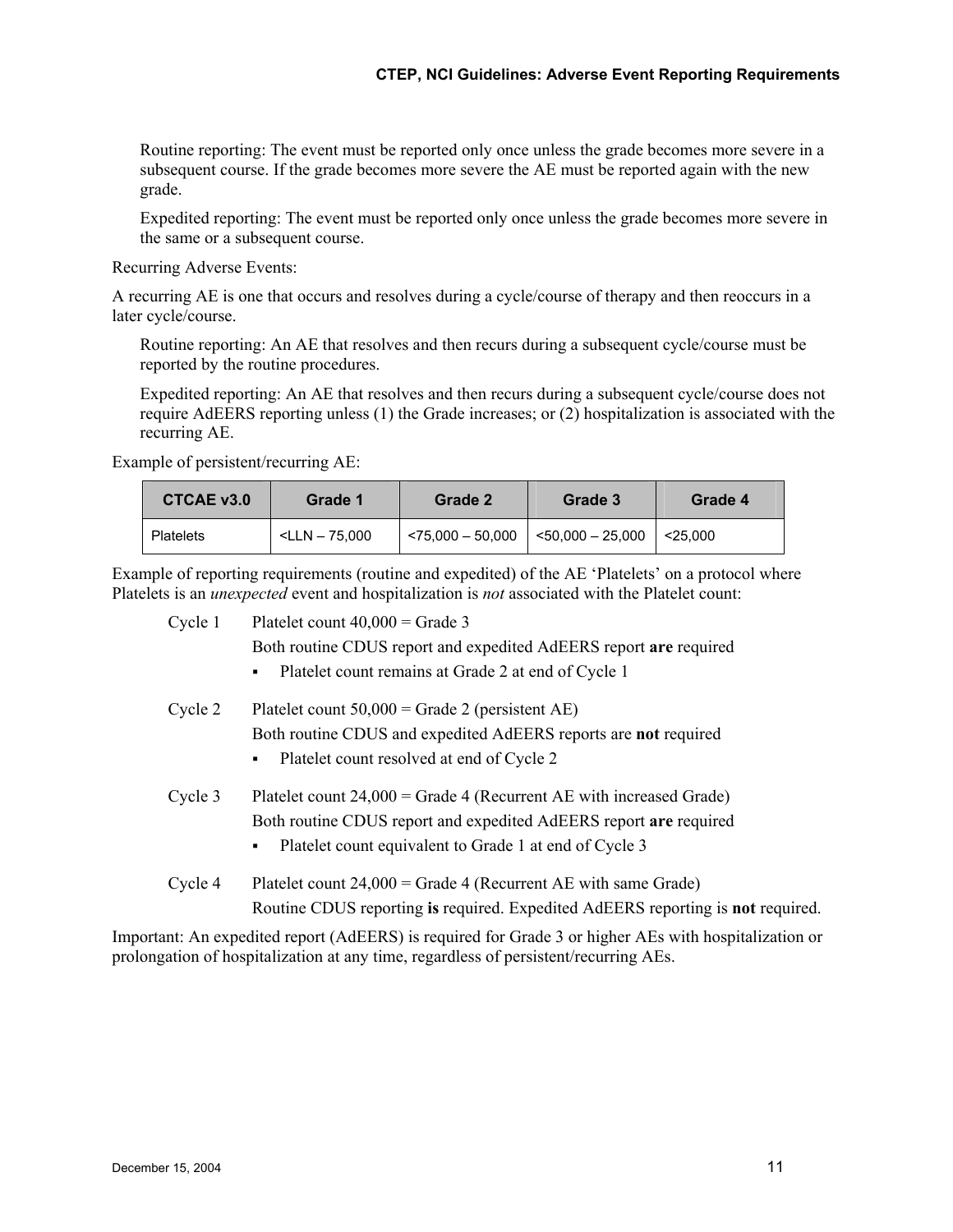#### **3.3.3 Reporting Requirements for Adverse Events experienced in a Clinical Trial utilizing Investigational Agent(s) and Commercial Agent(s) on Separate Arms under a CTEP IND**

#### *3.3.3.1 Routine Reports*

Routine AE reporting for Phase 1 and Phase 2 clinical trials using an investigational agent and a commercial agent on separate arms is via either CTMS or CDUS as stated in the protocol.

Routine AE reporting for Phase 3 clinical trials using an investigational agent and a commercial agent on separate arms must be reported as defined by the general guidelines provided by sponsors, Groups, Cancer Centers, or Principal Investigators.

#### *3.3.3.2 Expedited Reports*

An event that occurs on an arm using an investigational agent (agent under an IND) must be assessed in accordance with the guidelines for investigational agents in Table C and Table D, and where indicated, an AdEERS report must be submitted.

An event that occurs on an arm using a commercial agent must be assessed as specified in the protocol. In general, only Grade 4 and 5 events that are unexpected with at least possible attribution to the commercial agent require an expedited report. Refer to each protocol for specific AE reporting requirements or exceptions.

Commercial agent expedited reports must be submitted by the Cooperative Group to the FDA via AdEERS. In general, only Grade 4 and 5 events that are unexpected with at least possible attribution to the commercial agent require an expedited report. Refer to each protocol for specific AE reporting requirements or exceptions. AdEERS is programmed to automatically submit the report to FDA. CTEP does not review commercial agent only expedited reports.

#### **3.3.4 Reporting Requirements for Adverse Events experienced in a Clinical Trial utilizing Investigational Agents in combination with Commercial Agent(s) on the same arm**

Note: The combination of an investigational agent with a commercial agent under a CTEP IND is considered investigational.

#### *3.3.4.1 Routine Reports*

Routine AE reporting for Phase 1 and Phase 2 clinical trials using an investigational agent in combination with a commercial agent is via either CTMS or CDUS as stated in the protocol.

Routine AE reporting for Phase 3 clinical trials using an investigational agent and a commercial agent in combination must be reported as defined by the general guidelines provided by sponsors, Groups, Cancer Centers, or Principal Investigators

#### *3.3.4.2 Expedited Reports*

An event that occurs on a combination trial must be assessed in accordance with the guidelines for investigational agents in Table C and Table D, and where indicated, an AdEERS report must be submitted.

An event that occurs prior to administration of the investigational agent must be assessed as specified in the protocol. In general, only Grade 4 and 5 events that are unexpected with at least possible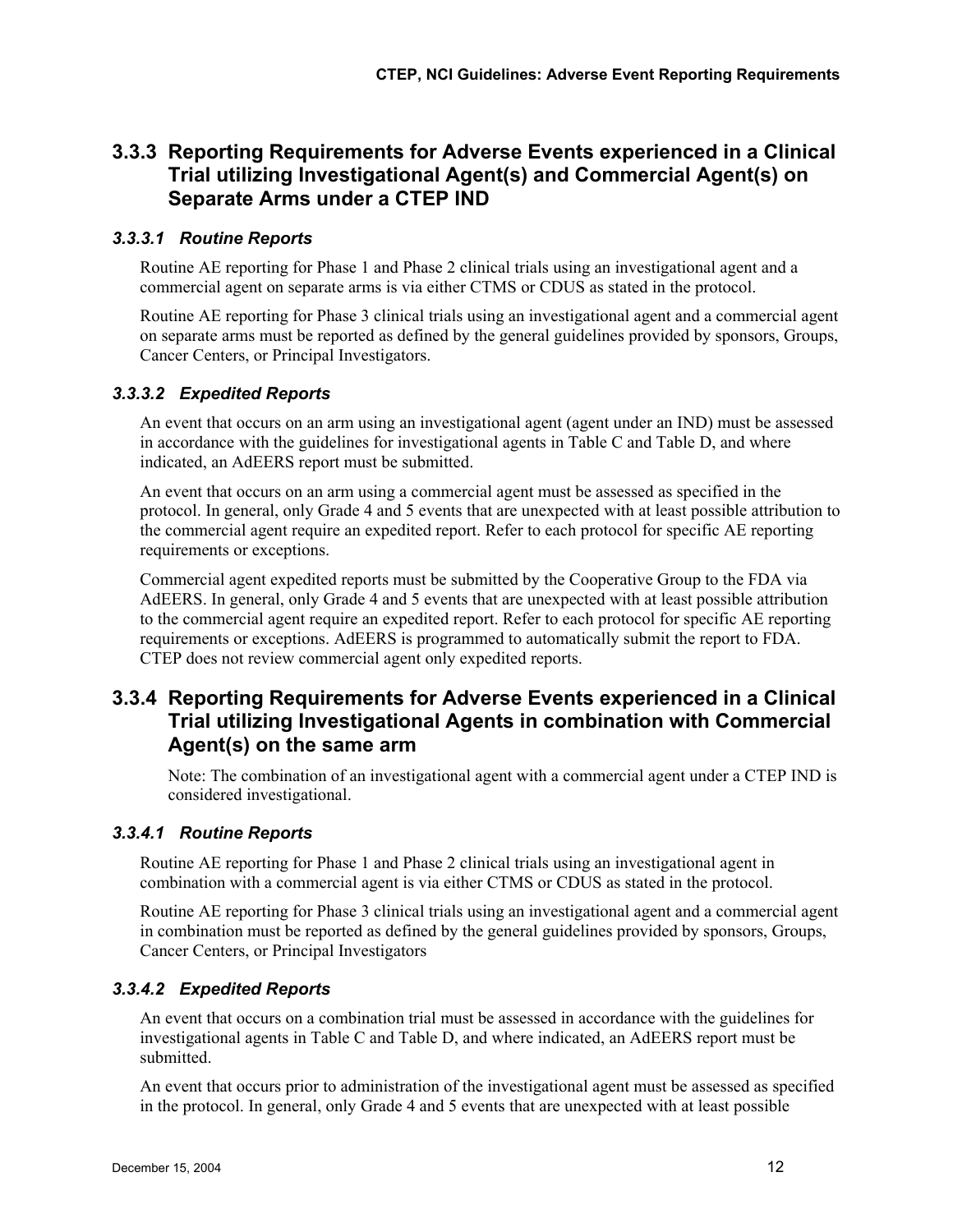attribution to the commercial agent require an expedited report. Refer to each protocol for specific AE reporting requirements or exceptions.

Commercial agent expedited reports must be submitted by the Cooperative Group to the FDA via AdEERS.

An investigational agent might exacerbate the expected AEs associated with a commercial agent. Therefore, if an expected event (for the commercial agent) occurs with a higher degree of severity, expedited reporting is required. The clinical investigator must determine severity.

#### **3.4 Trials utilizing an Agent under a CTEP IND: AdEERS Expedited Reporting Requirements for Adverse Events Based on Phase of Trial**

#### **3.4.1 Phase 1 Trials utilizing an Agent under a CTEP IND: AdEERS Expedited Reporting Requirements for Adverse Events that occur within 30 Days of the Last Dose of the Investigational Agent**

**Table C: Reporting Requirements for Adverse Events that occur within 30 Days<sup>1</sup> of the Last Dose of the Investigational Agent on Phase 1 Trials** 

|                                                |                        | $\mathbf{2}$        | 2               | 3                                                                       |                                | 3                   | 4 & $5^2$         |                                |
|------------------------------------------------|------------------------|---------------------|-----------------|-------------------------------------------------------------------------|--------------------------------|---------------------|-------------------|--------------------------------|
|                                                | <b>Unexpected</b>      | <b>Unexpected</b>   | <b>Expected</b> |                                                                         | <b>Unexpected</b>              | <b>Expected</b>     | <b>Unexpected</b> |                                |
|                                                | and<br><b>Expected</b> |                     |                 | with<br>Hospitalization Hospitalization Hospitalization Hospitalization | without                        | with                | without           | and<br><b>Expected</b>         |
| <b>Unrelated</b><br><b>Unlikely</b>            | Not<br>Required        | Not<br>Required     | Not<br>Required | 10 Calendar<br>Days                                                     | Not<br>Required                | 10 Calendar<br>Days | Not<br>Required   | 24-Hour:<br>5 Calendar<br>Days |
| <b>Possible</b><br>Probable<br><b>Definite</b> | Not<br>Required        | 10 Calendar<br>Days | Not<br>Required | 24-Hour:<br>5 Calendar<br>Days                                          | 24-Hour:<br>5 Calendar<br>Days | 10 Calendar<br>Days | Not<br>Required   | 24-Hour:<br>5 Calendar<br>Days |

**1 Adverse events with attribution of possible, probable, or definite that occur greater than 30 days after the last dose of treatment with an agent under a CTEP IND require reporting as follows:** 

AdEERS 24-hour notification followed by complete report within 5 calendar days for:

• Grade 3 unexpected events with hospitalization or prolongation of hospitalization

- Grade 4 unexpected events
- Grade 5 expected and unexpected events

<sup>2</sup>Although an AdEERS 24-hour notification is not required for death clearly related to progressive disease, a full report is required as outlined in the table. The contract of the contract of the december 15, 2004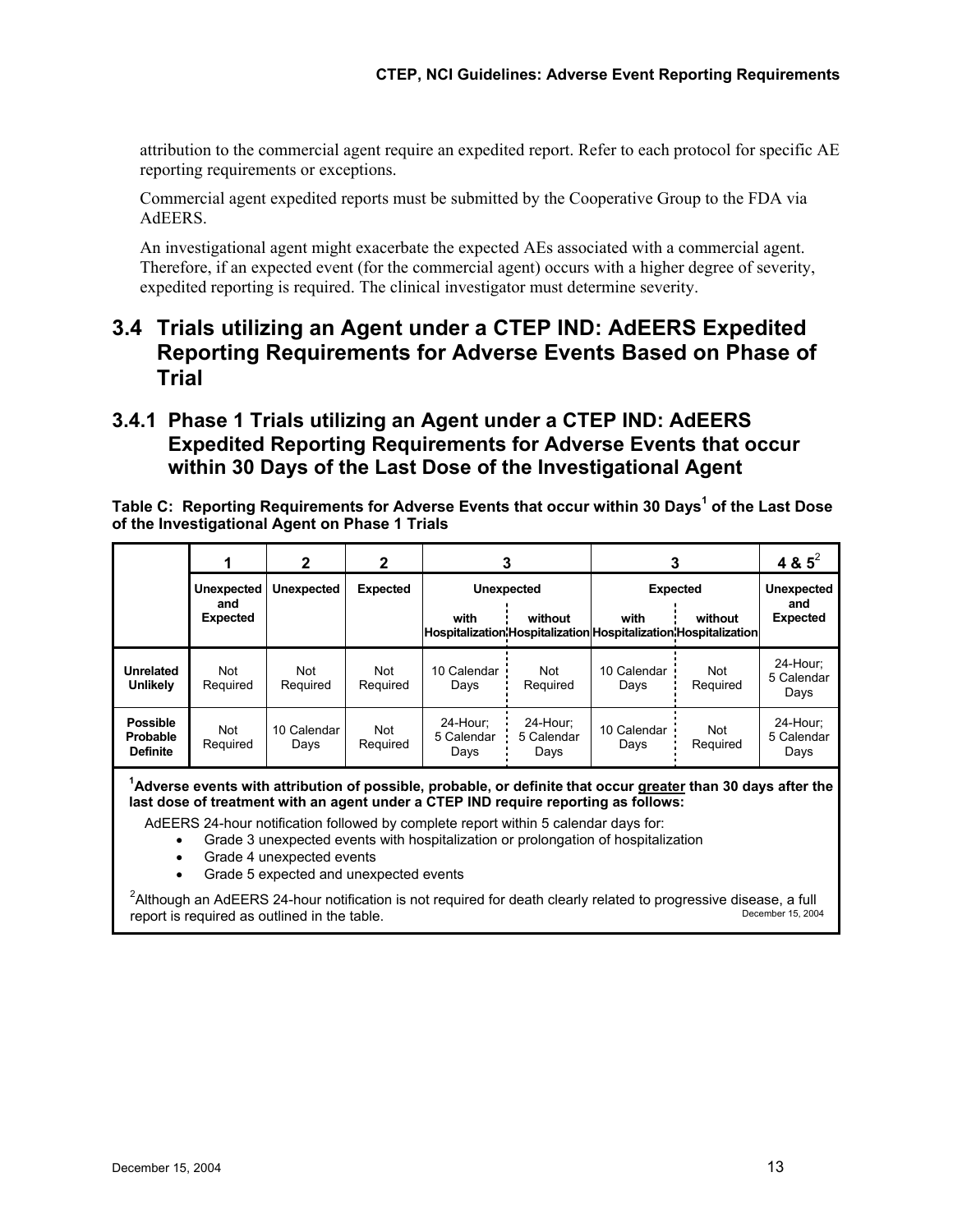#### **3.4.2 Phase 2 and Phase 3 Trials utilizing an Agent under a CTEP IND: AdEERS Expedited Reporting Requirements for Adverse Events that occur within 30 Days of the Last Dose of the Investigational Agent**

**Table D: Reporting Requirements for Adverse Events that occur within 30 Days<sup>1</sup> of the Last Dose of the Investigational Agent on Phase 2 and 3 Trials** 

|                                                | $\mathbf{2}$           |                                             | 2                      |                     |                        |                     |                                                                            | 4 & 5                          | 4 & $5^2$           |
|------------------------------------------------|------------------------|---------------------------------------------|------------------------|---------------------|------------------------|---------------------|----------------------------------------------------------------------------|--------------------------------|---------------------|
|                                                | Unexpected             | Expected<br><b>Unexpected</b><br>Unexpected |                        |                     |                        | <b>Expected</b>     | <b>Unexpected</b>                                                          | <b>Expected</b>                |                     |
|                                                | and<br><b>Expected</b> |                                             |                        | with                | without                | with                | without<br>Hospitalization Hospitalization Hospitalization Hospitalization |                                |                     |
| <b>Unrelated</b><br><b>Unlikely</b>            | Not<br>Required        | <b>Not</b><br>Required                      | <b>Not</b><br>Required | 10 Calendar<br>Days | <b>Not</b><br>Required | 10 Calendar<br>Days | <b>Not</b><br>Required                                                     | 10 Calendar<br>Days            | 10 Calendar<br>Days |
| <b>Possible</b><br>Probable<br><b>Definite</b> | Not<br>Required        | 10 Calendar<br>Days                         | Not<br>Required        | 10 Calendar<br>Days | 10 Calendar<br>Days    | 10 Calendar<br>Days | <b>Not</b><br>Required                                                     | 24-Hour:<br>5 Calendar<br>Days | 10 Calendar<br>Days |

1 **Adverse events with attribution of possible, probable, or definite that occur greater than 30 days after the last dose of treatment with an agent under a CTEP IND require reporting as follows:** 

AdEERS 24-hour notification followed by complete report within 5 calendar days for:

• Grade 4 and Grade 5 unexpected events

AdEERS 10 calendar day report:

- Grade 3 unexpected events with hospitalization or prolongation of hospitalization
- 

• Grade 5 expected events 2 Although an AdEERS 24-hour notification is not required for death clearly related to progressive disease, a full report is required as outlined in the table. December 15, 2004

# **3.5 Exceptions for Expedited Reporting**

An expedited report may not be required for a specific protocol where an AE is listed as expected. The exception or acceptable reporting procedures must be specified in the text of the protocol. The protocol specific guidelines supersede the CTEP, NCI Adverse Event Reporting Guidelines (Table C and Table D) for AE reporting.

#### **3.5.1 Persistent or Significant Disabilities/Incapacities**

Any event that results in persistent or significant disabilities/incapacities, congenital anomalies or birth defects, must be reported via AdEERS if they occur at any time following treatment with an agent under a CTEP IND.

### **3.5.2 Death**

Death occurring after the last dose of an agent under a CTEP IND agent must be submitted via AdEERS within the timelines outlined in Table C and Table D.

1. Any death occurring within 30 days of the last dose, regardless of attribution to an agent under a CTEP IND.

Important: An AdEERS 24-hour notification is not required for death clearly related to progressive disease.

2. Any death occurring greater than 30 days with an attribution of possible, probable, or definite to an agent under a CTEP IND.